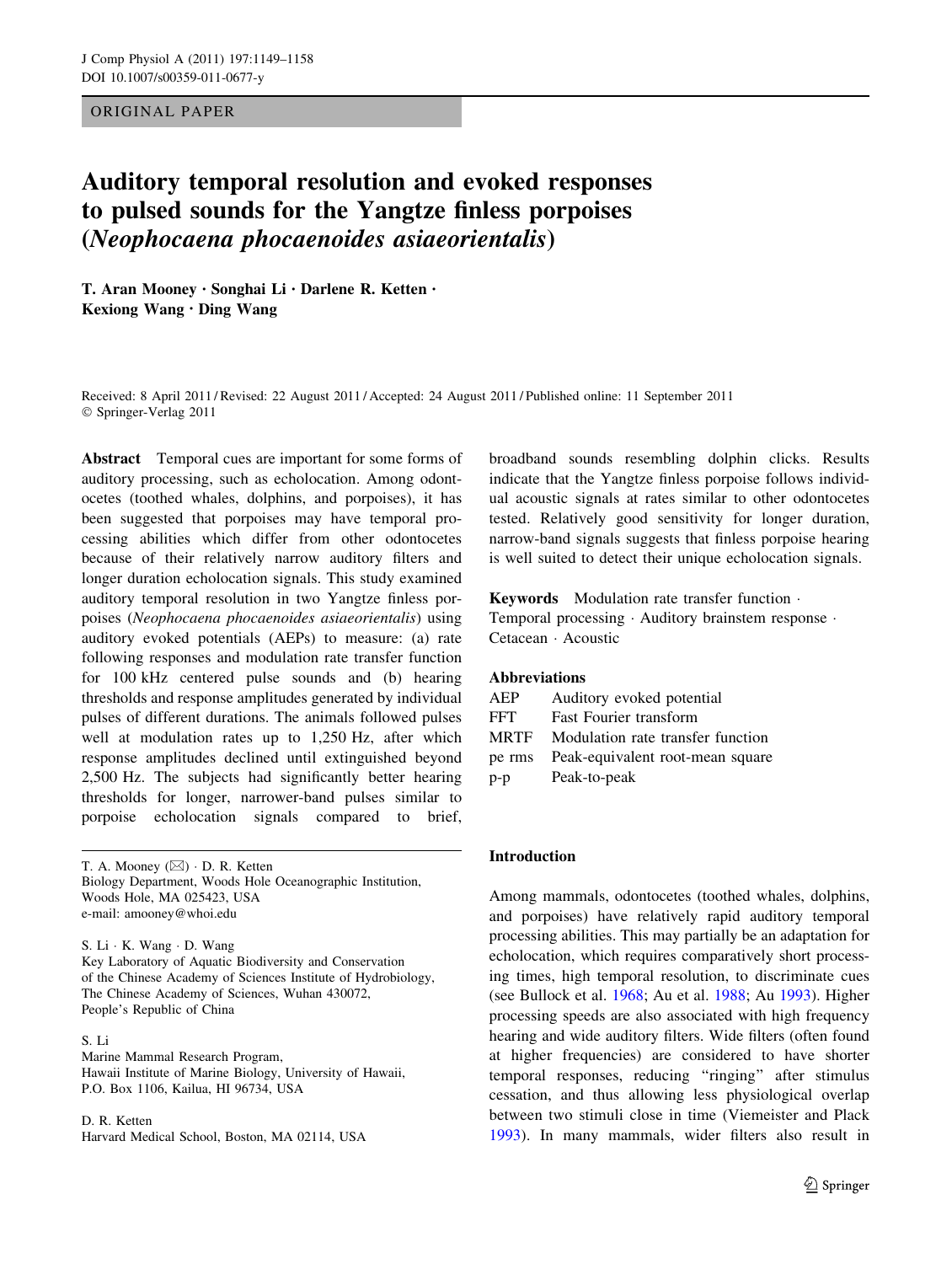decreased frequency discrimination. Odontocetes are unusual in that they combine high temporal resolution with narrow frequency discrimination (Supin and Popov [1995](#page-9-0); Supin et al. [2001\)](#page-9-0). However, it is not clear how temporal processing abilities vary between most odontocetes. Species can differ in filter bandwidths, hearing ranges or echolocation parameters, and these characteristics may affect temporal resolution abilities.

The Yangtze finless porpoise (Neophocaena phocaenoides asiaeorientalis) is a freshwater odontocete that may differ in temporal resolution capabilities. They show a relative narrowing of auditory filters, or a filter quality (the ratio of filter center frequency to its passband width, also referred to as Q) of more than 40 at higher frequencies (Popov et al. [2006\)](#page-9-0). While other odontocetes tested also show a narrowing, it is typically to a lesser extent. For example, the high-frequency Q of the bottlenose dolphin (Tursiops truncatus) is near 20 (Popov et al. [1996\)](#page-9-0). This high Q and filter narrowing for the porpoise would imply improved frequency discrimination but decreased auditory temporal resolution.

Finless porpoise echolocation sounds are distinct from the short, broadband clicks of most delphinids (i.e. family Delphinidae). These signals are typically narrowband  $(20 \pm 4.24 \text{ kHz} \text{ in } 3\text{-dB}$  bandwidth) and on average fairly long duration at  $\sim$  70 µs with some continuing, up to 120  $\mu$ s with 10 or more sinusoid cycles (Li et al. [2005](#page-8-0)). With longer duration echolocation pulses, it is possible that the finless porpoise will not require as high temporal processing speeds, or as precise resolution, as the dolphin. Perhaps the porpoise auditory system may show improved detection of longer, narrower-band signals.

The high-frequency limit of finless porpoise hearing is 95 dB re 1  $\mu$ Pa at 152 kHz (Popov et al. [2005\)](#page-9-0). While 95 dB is sensitive for this frequency, and they have not been tested higher, 152 kHz is not exceedingly high for an odontocete. Bottlenose dolphin's thresholds are 137 dB at 150 kHz, Lagenorhynchus albirostris hear 99 and 120 dB at 152 and 181 kHz, respectively, and Phocoena phocoena thresholds are 106 dB at 180 kHz (Johnson [1966](#page-8-0); Kastelein et al. [2002](#page-8-0); Nachtigall et al. [2008\)](#page-8-0). If the finless porpoise has a high frequency cut-off similar to other odontocetes, their temporal resolution may also be similar to other odontocetes. To resolve these uncertainties there is a need to evaluate how the finless porpoise temporally processes sounds and whether echolocation processing, filter bandwidth, or high-frequency hearing limits may dominantly affect their temporal resolution abilities.

Auditory evoked potential (AEPs) are frequently used to examine odontocete temporal processing (Nachtigall et al. [2007\)](#page-8-0). These evoked potential methods allow rapid noninvasive data collection with thresholds comparable to those obtained by behavioral methods (Yuen et al. [2005](#page-9-0); Finneran and Houser [2006\)](#page-8-0). Temporal resolution is estimated using AEPs by presenting brief stimuli (either broadband clicks or sinusoidally amplitude modulated tones) at specified rates (Vermeister [1979;](#page-9-0) Supin and Popov [1995](#page-9-0)). At lower presentation rates, AEP responses are linked to each input, yielding a rate or envelope following response (RFR or EFR). Rate specific RFR amplitudes determine the modulation rate transfer function (MRTF) which resembles a low-pass filter function; response amplitudes are higher for rates for which individual pulses are distinguished better. Response amplitudes decrease at faster repetition rates because a subject's AEPs no longer follow individual pulses and responses are similar to the detection of a continuous sound. The corner, high-frequency cutoff of the MRTF reflects the limit of an auditory system's ability to follow stimuli presented close in time and can be applied to estimate maximum auditory temporal resolution (Vermeister [1979;](#page-9-0) Supin and Popov [1995\)](#page-9-0).

AEP temporal resolution measures have been obtained for several odontocete species (Supin and Popov [1995](#page-9-0); Szymanski et al. [1998;](#page-9-0) Cook et al. [2006](#page-8-0); Mooney et al. [2006](#page-8-0); Finneran et al. [2007;](#page-8-0) Mooney et al. [2009\)](#page-8-0), but not to date for any porpoise species. In this study, we measured auditory temporal resolution of the Yangtze finless porpoise using MRTFs and examined finless porpoise hearing capabilities of simulated echolocation pulses varying in duration. Consequent pulses mirrored short duration dolphin clicks and longer duration porpoise signals. The goal was to investigate how finless porpoises detect brief sounds. The results are viewed in light of their echolocation, hearing capabilities, and the evolution of auditory temporal processing.

# **Methods**

The hearing of two Yangtze finless porpoise (one male and one female) was tested in April 2010 at the Institute of Hydrobiology, Chinese Academy of Sciences, Wuhan, China where they have been maintained for the last 6 and 14 years, respectively. At the time of the experiments, the male (Abao) was estimated to be 15 years old, weighed 47.8 kg, and was 145 cm in length. The female (Ying Ying) weighed 41.8 kg, was 142 cm long and was considered a similar age. These animals were among six porpoises housed at the facilities. All animals were maintained in large cement pools which received filtered water from the Yangtze River.

Hearing test experiments were conducted on the platform of a smaller pool which was fitted with a soft, foam mat (Fig. [1](#page-2-0)). The animal rested on this mat, out of the water, for the course of a hearing test session ( $\sim 60$  min). Afterwards, the animal was gently lowered back to the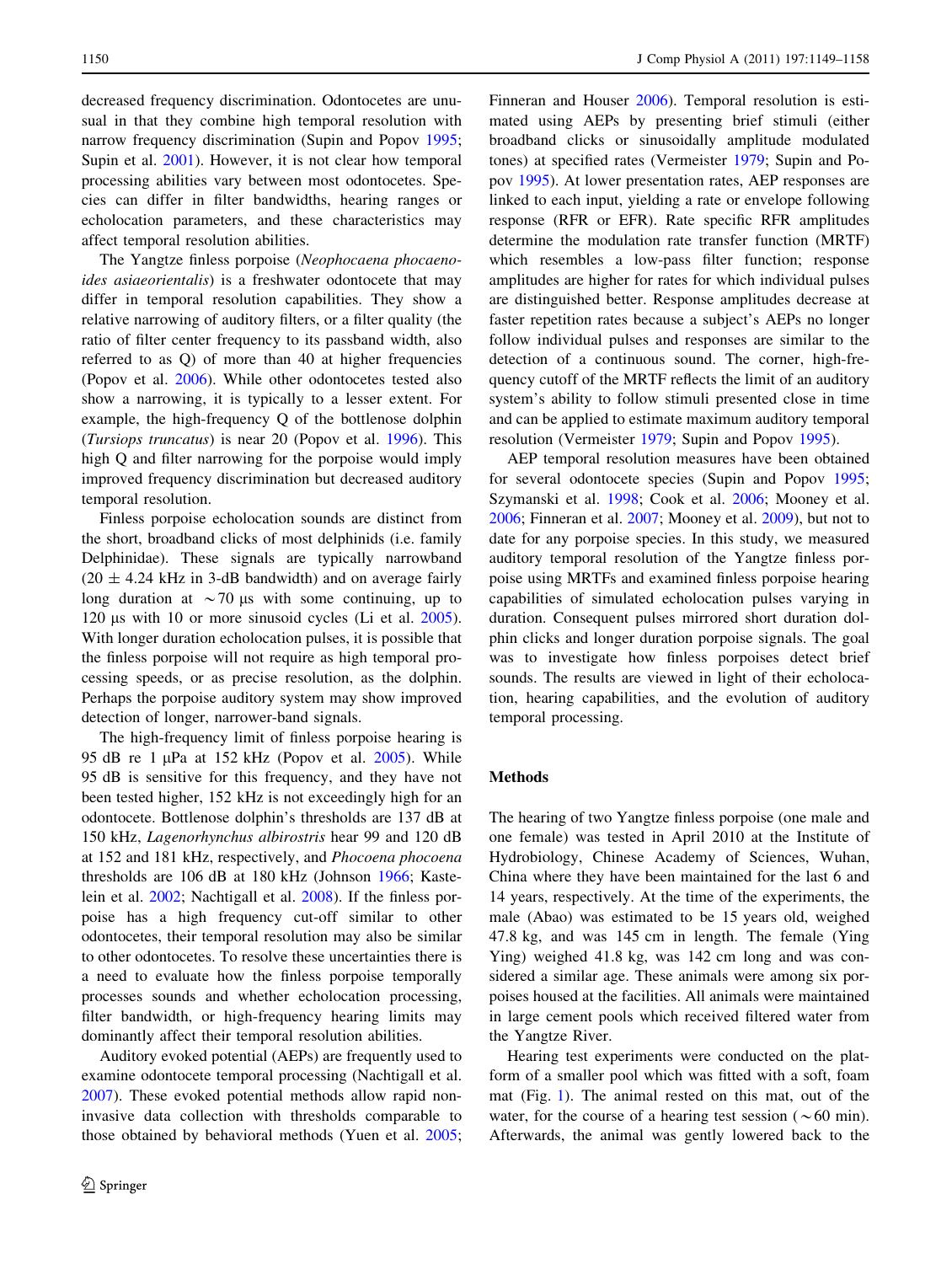<span id="page-2-0"></span>

Fig. 1 Experimental setup. During the hearing tests, the respective porpoise was situated out of the water on several foam mats and kept moist using wet towels and continuous watering via a hose. Sound was presented using a suction cup jawphone  $(1)$ . Responses were recorded using a three electrode configuration with the non-inverting electrode (2) just behind the blowhole, the ground on the animals back  $(3)$  and the inverting electrode on the fluke  $(4)$ 

shallow pool water and the pool was refilled. The basic audiogram of the female was collected in-water several years prior (Popov et al. [2005](#page-9-0)). Subsequent probe hearing tests at 8, 54, and 120 kHz showed both animals had sensitive hearing abilities (Table 1).

## Acoustic stimuli

Sound stimuli were broadband pulses digitally created using a custom LabView (National Instruments, Austin, TX, USA) program operating in a laptop computer. The signal was converted from digital to analog with a National Instruments PCMCIA-6062E data acquisition card using an update rate of 512 kHz. The pulse was then sent to a HP 350D attenuator (Palo Alto, CA, USA) which could control sound levels in 1 dB (re  $1 \mu Pa$ ) increments. From the attenuator, the signal was monitored on a digital oscilloscope (Tektronix TPS 2014; Beaverton, OR, USA) and played to the animal using a 'jawphone' transducer. The jawphone consisted of a Reson 4013 transducer (Slangerup, Denmark) implanted in a custom silicone suction-cup (KE1300T, Shin-Etsu, Tokyo, Japan). This cup could be non-invasively attached to the lower jaw of the animal and sounds were presented directly to the porpoise. This location was predetermined as a region of acoustic sensitivity.

Table 1 Probe hearing thresholds of two finless porpoise in dB re 1  $\mu$ Pa rms)

| Frequency (kHz) |      | 54   | 120   |
|-----------------|------|------|-------|
| Male            | 59.1 | 47.4 | 52.54 |
| Female          | 62.9 | 37.5 | 54.9  |

The jawphone was attached to the animal using conductive gel (Signagel, Parker Laboratories, Fairfield, NJ, USA) which eliminated reflective air gaps between the cup and the animal's skin.

The stimulus pulses were centered at 100 kHz. For the MRTFs, pulses were generated using 2 cycles of a 100 kHz sine wave resulting in a 30 µs stimulus. These were produced in 20 ms bouts with the pulses presented at varying rates. Rates were varied from 125 to 4,000 Hz (125, 250, 375, 500, 625, 750, 875, 1,000, 1,125, 1,250, 1,375, 1,500, 1,750, 2,000, 2,500, 3,000, 3,500, and 4,000 Hz). 1,000 bouts were repeated for each rate. For evoked potential response measurements with varied pulse duration, the 100 kHz centered pulses were presented with the number cycles varying from 1 to 10. The designed duration of these pulses was from 10 to 100  $\mu$ s (see calibrations below). This was to evaluate relative response differences between short, broadband pulses, similar to dolphin clicks, and longer duration, narrower pulses with more carrier frequency cycles, which reflect porpoise echolocation signals.

Jawphone stimuli were calibrated in the water at the test facility before the experiment using the same sounds as in the hearing tests. While calibration measurements were in the free- and far-fields, it is acknowledged that jawphone presented stimuli were not received by the animal in this manner. However, this calibration allows for some comparisons with how sounds may be received in the far-field while recognizing the differences between free-field and contact transducer measurements (Cook et al. [2006](#page-8-0); Finneran and Houser [2006](#page-8-0)). Received measurements were made using a Reson 4013 transducer. The jawphone projector and receiver were placed 1 m apart at 1 m depth. The received signals were viewed on an oscilloscope (Tektronix TPS 2014, Beaverton, OR, USA) and the peakto-peak voltages  $(V_{p-p})$  were measured. These values were then calculated into sound pressure levels (SPL,  $dB_{p-p}$  re 1  $\mu$ Pa) as is standard to measure odontocete click intensities due to the inherent brevity of the signals (Au [1993](#page-8-0)). The stimuli were also recorded using the custom data acquisition program. Sound records were sampled at a rate of 512 kHz and stored as a mean of 10 stimuli. From these recorded files and the  $dB_{p-p}$  it was possible to calculate and compare the energy flux density of the pulses (dB re 1  $uPa<sup>2</sup>$  s), a valuable metric of short signals which vary in duration (Madsen [2005](#page-8-0)). Fast Fourier transforms of the recorded files allowed us to view the spectra of the pulses. From these, we confirmed the center frequency of each pulse type (following Au [1993;](#page-8-0) Madsen and Wahlberg [2007](#page-8-0)). Pulses were centered at  $100 \pm 3$  kHz, with the exception of the 3 cycle pulse, which was centered at 93 kHz. Pulse durations were also measured from the recorded files and characterized as time between two points at which the wave oscillations rose from and descended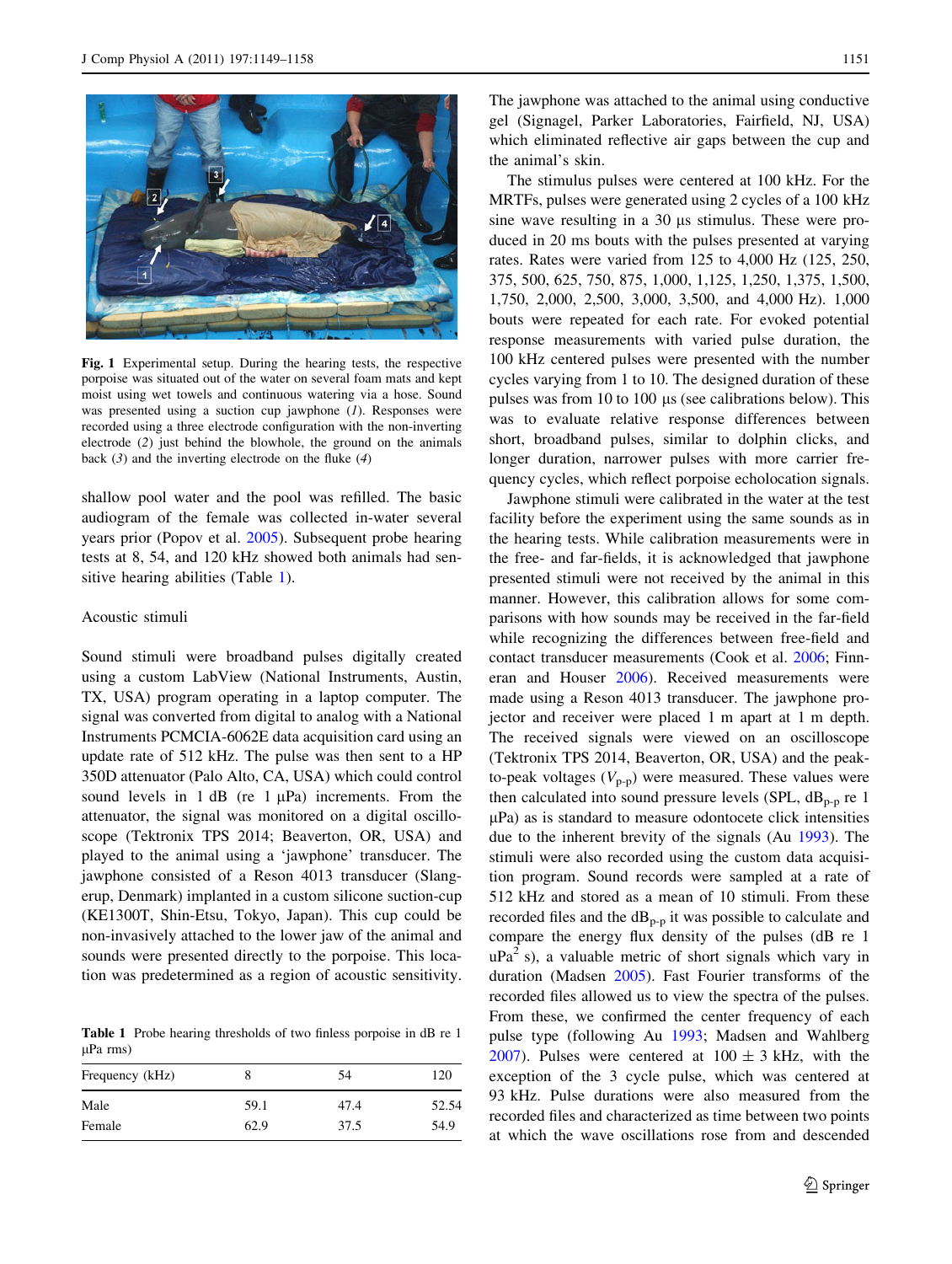

Fig. 2 Various stimuli, each created using a 100 kHz waveform and labeled by the number of cycles used to generate each pulse. The 2-cycle pulse was used for the MRTF and temporal resolution experiments

into the background noise (Au [1993](#page-8-0); Li et al. [2005](#page-8-0)). Durations for pulses generated with 1 through 10 cycles were 28, 30, 41, 43, 57, 59, 65, 78, 84, and 91 µs, respectively (Fig. 2). Analyses were conducted using EXCEL, MiniTab and MatLab software.

## Evoked potential hearing tests

Hearing tests were conducted using auditory evoked potential methodology. Evoked responses were collected using three 1-cm diameter gold-plated electroencephalogram electrodes (Grass Technologies, Astro-Med, Warwick, RI, USA) implanted in custom built silicone suction cups. The active (or non-inverting) electrode was placed several centimeters behind the blowhole, along the midline of the animal. A ground electrode was attached to the posterior peduncle and a reference (inverting) electrode was placed on the tail fin of the porpoise. The cups were attached using the aforementioned conductive gel. The incoming electrophysiological signals were amplified  $10,000\times$  and filtered with a biological amplifier (Grass

Technologies CP511, Warwick, RI, USA). The filter bandpass settings were typically 300–3,000 Hz, but were increased to 100–3,000 or 300–10,000 Hz depending on the stimulus presentation rate. Responses were then conducted to the data acquisition card and custom program where they were sampled at 16 kHz, and then recorded and stored on the laptop computer. The responses were collected in 30 ms records that began coincident with the stimulus presentation. There was a 20 ms break before the stimulus/AEP recording began again; 1,000 responses were collected for each trial. These records were averaged and stored as the mean response. This step served to reduce unwanted electrophysiological noise. Unaveraged responses were monitored on the oscilloscope during the experimental sessions.

Recorded response waveforms were first viewed relative to time (Fig. [3](#page-4-0)). By taking a fast Fourier transform (FFT) of the response waveforms, response energy was also examined in the frequency domain (Fig. [4](#page-4-0)). In these records, a 16-ms portion of the evoked potential waveform, from 5 to 21 ms, was used for the FFT. If a following response was detectable, a peak in the spectrum occurred at the corresponding stimulus rate. To obtain the MRTF for both porpoises, the spectra amplitude value at the presentation rate was plotted relative to the corresponding presentation rate. However, this may weigh following responses at different rates unevenly because at lower presentation rates fewer pulses are presented per 20 ms bout. To compensate for this, ''weighted'' MRTFs were calculated by (a) the sum of values from the presentation rate peak and its harmonics and (b) the square root of the sum of the squares of the fundamental and the harmonics (Fig. [5\)](#page-5-0). These methods follow previous work and allow for comparisons to other studies (e.g., Supin and Popov [1995](#page-9-0); Szymanski et al. [1998](#page-9-0); Mooney et al. [2006](#page-8-0)).

The probe hearing tests were conducted in the same manner but sinusoidally amplitude modulated tones of 8, 54, and 120 kHz were presented. Thresholds were determined by FFT of the following responses, plotting the peaks of those FFTed responses, matching a regression to fit those peak values, and determining the threshold as the SPL that the response is zero. These methods have been well described elsewhere (Nachtigall et al. [2007\)](#page-8-0).

# Results

# Rate following responses

Results were similar for both animals and have been summarized together (unless otherwise stated). At lower stimulus presentation rates, distinct AEP responses were detectable for each individual pulse (Fig. [3\)](#page-4-0). Individual evoked responses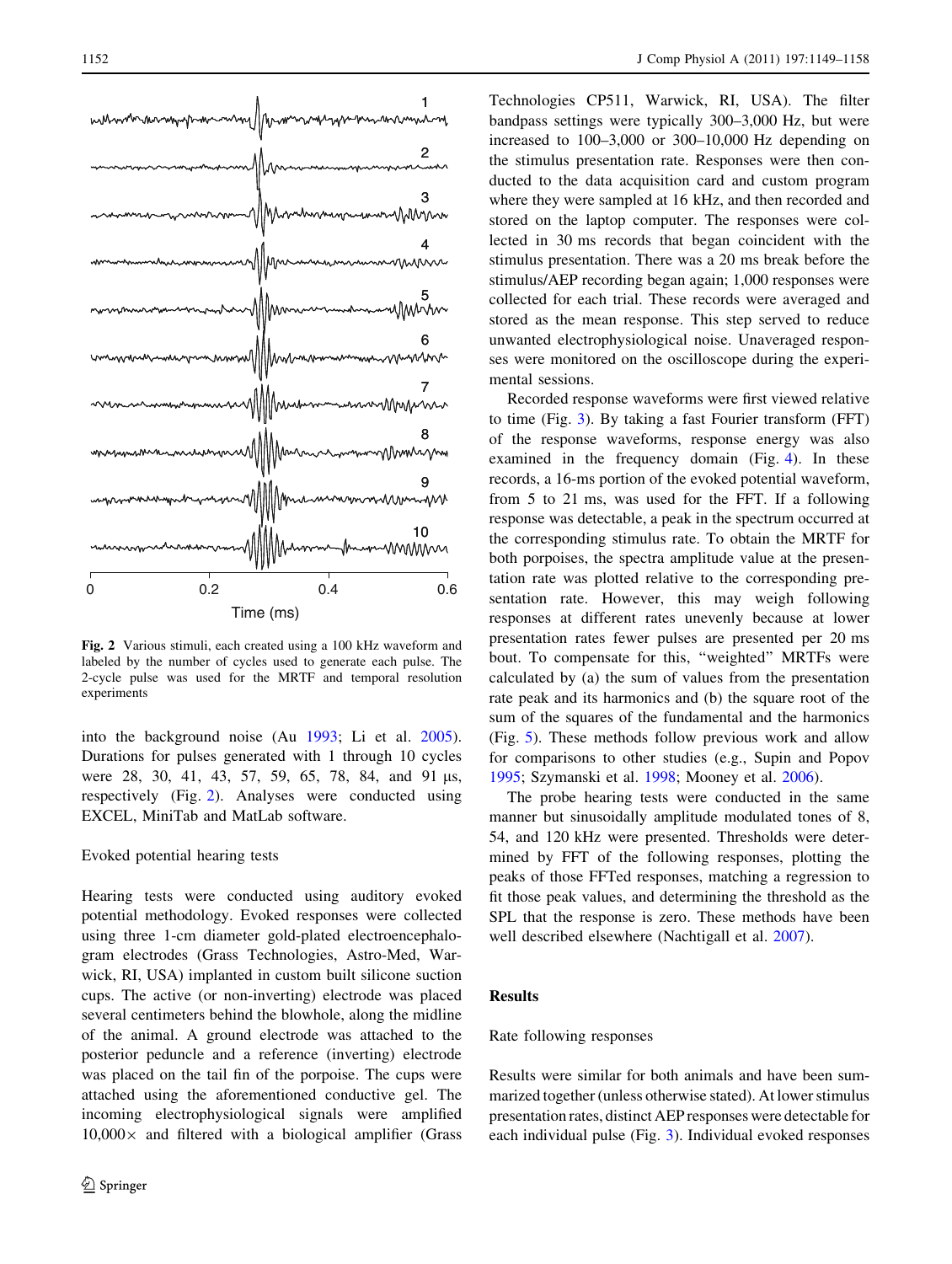<span id="page-4-0"></span>

Fig. 3 Porpoise rate following responses (male subject) to pulses played at rates of 250, 1,250, 2,000 and 3,500 Hz. Note the individual waveforms for each pulse at 250 Hz, indicated by a box. At 1,250 Hz, the RFR is similar to a sine wave. At 2,000 Hz, individual following responses are clear but the dominant response is the stimulus onset. At 3,500 Hz, there is no indication of following individual pulses, but the stimulus onset response is notable

consisted of 3–4 waves occurring 2–5 ms after stimulus onset. As stimulus rate increased, the individual evoked potential responses blended to a sinusoidal following response which was clearly distinguishable at mid-frequency rates of 1,000–1,250 Hz. At 1,500–2,000 Hz, following responses were detectable but diminished; the onset response to the pulse train was easily identifiable. Beyond 2,500 Hz, the following responses were not visible and only the onset response to the stimulus was easily seen.

At lower modulation rates, FFT peaks occurred at both the fundamental stimulus rate as well as its harmonic intervals (Fig. 4). This was evident at the 250 Hz pulse rate, where FFT peaks occurred not only at 250, but 500, 750, 1,000, and so on up to  $\sim$ 3,000 Hz. Similarly, at 1,250 Hz pulse rate, FFT peaks were seen at 1,250 and 2,500 Hz. With a lack of following responses at the higher modulation rates such as 3,500 Hz, no clear peak was distinguishable from the background noise.

There was some variability between the porpoises' MRTF values at the lower modulation rates (Fig. [5](#page-5-0)). Because they incorporate the harmonic peaks, weighted MRTFs impacted the responses to lower frequency modulation rates more dramatically. This was reflected in the high MRTF values at 125 and 250 Hz for the summed MRTF and elevated lower frequency values for the squared MRTF. Above 250 Hz, the MRTFs were generally the shape of low-pass filters, i.e., good responses up to a corner frequency, after which responses dropped off steeply. This shape suggests that individual pulses can be followed well up to, or near, the corner frequency. The unweighted following rate maximums were 1,125 Hz for the male and 1,000 Hz for the female; the maximum mean value, or corner frequency, was 1250 Hz. Secondary, lower-frequency peaks were evident at 625 Hz. Minima were at 375 and 875 Hz. Temporal resolution limit is often calculated as  $-20$  dB of the maximum corner frequency (Mulsow and Reichmuth  $2007$ ;  $-20$  dB here was just over 2,000 Hz for both the male and female porpoise. The weighted MRTFs reflected similar trends.

The response spectra of AEP waveforms to single pulses were calculated using a 256 point FFT of the mean of ten evoked potential responses (Fig. [6](#page-5-0)). Similar to the MRTF, peaks were evident at lower (250, 675 Hz) and higher frequencies (1,125, 1,375, 1,625 Hz). Minima were also

Fig. 4 Spectra of the responses viewed by fast Fourier transforms of the RFRs in Fig. 3. Peak amplitudes at the repetition frequency indicate RFR magnitude. There are peaks at the repetition frequency and harmonics of that frequency for 250 and 1,250 Hz. A peak is visible at 2,000 Hz, indicating following of that repetition rate. There is no clear peak in the 3,500 Hz spectrum indicating the animal did not follow individual pulses at that rate

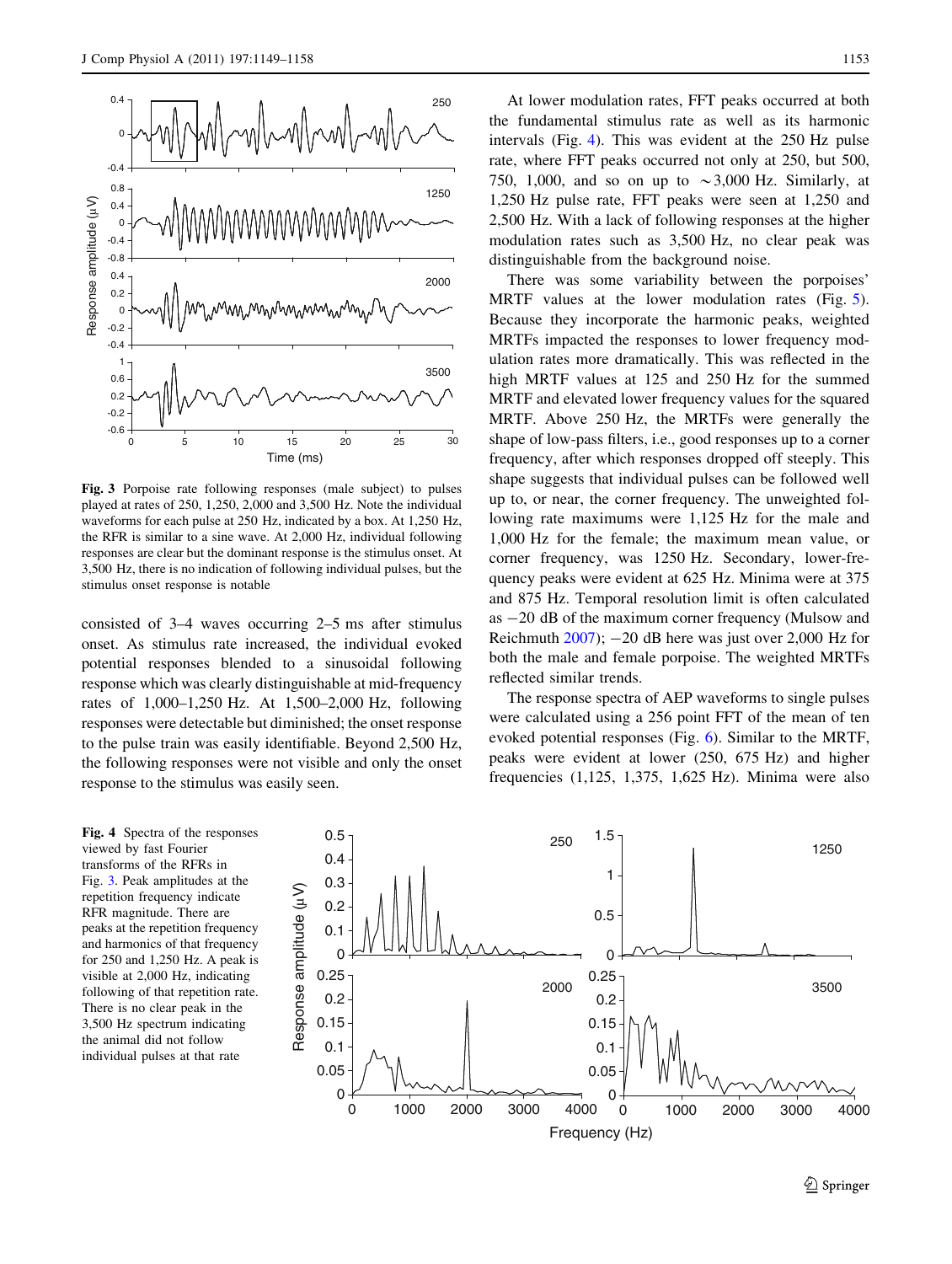<span id="page-5-0"></span>

Fig. 5 a Male (black) and female (grey) finless porpoise MRTFs calculated using FFT peak values at the presentation rate (thin lines) and the square root of the summed squares of the fundamental and harmonic peaks (bold lines). The "Sum" method data were similar to the peak data. b Mean MRTFs (both animals) used to estimate auditory temporal resolution calculated using FFT peak values at the presentation rate (Peak), the summation of the fundamental and harmonic peaks (Sum) and the square root of the summed squares of the fundamental and harmonic peaks (Square). Corner frequencies were 1,125–1,250 Hz

evident at 375 and 875 Hz. After 1,625 Hz, energy in the responses decreased rapidly towards 2,000 Hz. However, energy in the waveforms was still evident out to 2,500 Hz where a small peak was found.

#### Varying pulse duration

Thresholds to pulse stimuli of 1, 2, 5 and 10 cycles (28, 30, 57 and 91 µs) were calculated using cross-correlation of evoked potential waveforms. Responses were cross-correlated with a standard response (Fig. [7](#page-6-0)). The peak values of the cross-correlation function were then plotted relative to the corresponding sound level which produced the AEP responses. A regression was fitted to these values and the SPL at which the regression line crossed zero response amplitude was taken as the estimated threshold. Hearing thresholds were lower for longer pulses with a greater number of cycles (pooled data for the male and female using a two sample t test;  $p < 0.01$ ; df = 6; Fig. [8](#page-6-0)). Thresholds were not significantly different across pulse durations when stimuli were calculated using energy flux density (Fig. [8b](#page-6-0)).



Fig. 6 The mean spectrum of ten AEP responses (256 point FFT; ordinate axis is linear scale). Two representative AEP waveforms are inset for reference. Note the spectral peaks near 1,500 Hz and similar, but slightly higher spectrum than the MRTF results (Fig. 5)

AEPp-p response amplitudes were also evaluated at constant SPLs (both 95 and 105 dB) but using a varied duration (Fig. [9](#page-6-0)). The resulting  $AEP_{p-p}$  response amplitudes varied considerably. The shortest and longest duration pulses  $(28, 84 \text{ and } 91 \text{ µs}; 1, 9 \text{ and } 10 \text{ cycles})$  had lower response amplitudes. Pulses of  $30-57 \text{ }\mu\text{s}$  (2–5 cycles) produced greater  $AEP_{p-p}$  responses and values generally declined from 43 to 91  $\mu$ s (4–10 cycles). Other waveform attributes (e.g., latency, number of waves) did not substantially change. While the  $AEP_{p-p}$  changed with pulse duration, response amplitudes at certain super-threshold levels did not necessarily correlate with hearing thresholds, i.e., lower  $AEP_{p-p}$  responses did not mean higher thresholds and vice-versa.

#### **Discussion**

## Temporal resolution

The finless porpoise MRTFs calculated here were a lowpass filter shape, similar to other odontocete species examined (Supin and Popov [1995;](#page-9-0) Szymanski et al. [1998](#page-9-0); Cook et al. [2006](#page-8-0); Mooney et al. [2006;](#page-8-0) Finneran et al. [2007](#page-8-0); Mooney et al. [2009](#page-8-0)) suggesting some evolutionary conservation of auditory temporal resolution among odontocetes. High frequency MRTF peaks were visible at 1,000, 1,125 and 1,250 Hz. The ''corner'' frequency was approximately 1,250 Hz, indicating the porpoises followed pulse rates well up to that frequency. Beyond 1,250 Hz, the following responses, FFT peaks and the corresponding MRTF values decreased. However, rate following responses were detectable up to 2,000–2,500 Hz suggesting at least some degree of auditory temporal resolution at these very high pulse rates (Fig. 5).

The MRTF corner frequency is typically used as the modulation rate of amplitude modulated tones in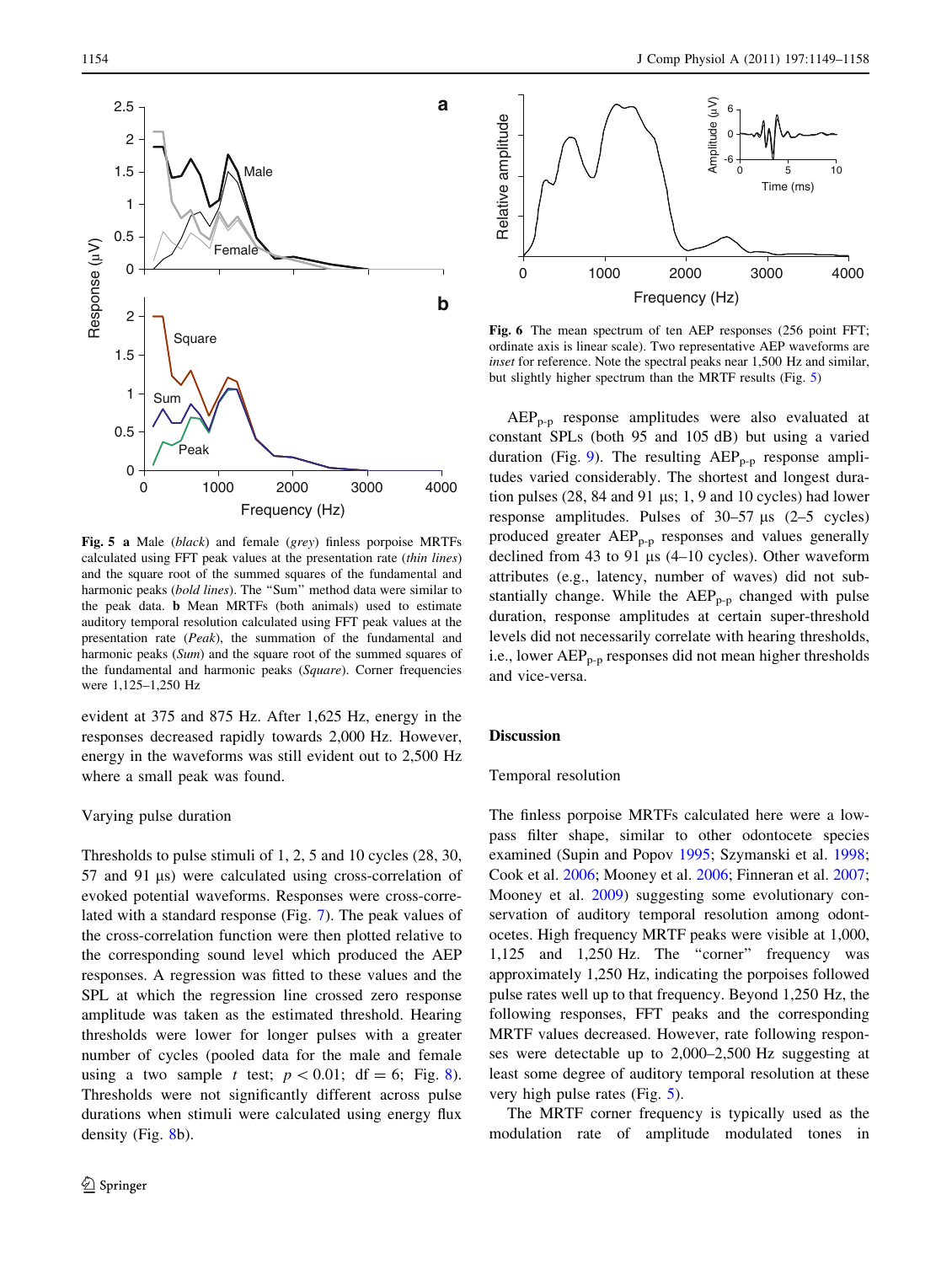<span id="page-6-0"></span>

Fig. 7 Threshold calculations of AEP waveforms using cross correlation and regression analyses. a the AEP waveforms cross-correlated with a standard (the top trace), **b** the cross-correlation functions, and c the peak values of those functions (black dots) relative to the



Fig. 8 Thresholds of responses generated with pulses of various cycles presented SPL (a) and energy flux density (b). Five and ten cycle (57 and 91 µs) pulses generated significantly lower thresholds for both porpoises (male and female data are pooled and examined using a two sample t test;  $p < 0.01$ ; df = 6)

measurement of AEP audiograms (Nachtigall et al. [2007](#page-8-0)). There was slight variability between the porpoises as the corner frequency was easily distinguished for the female and not as obvious in the male MRTF. A 1,250 Hz corner frequency is on par with bottlenose dolphin MRTFs but slightly higher than most other odontocete species (Supin and Popov [1995](#page-9-0); Mooney et al. [2009\)](#page-8-0). For example, corner frequencies include 800 Hz for Orcinus orca, 1,000 Hz for Grampus griseus, 1,000 Hz for Delphinapterus leucas and 1,125 Hz for Lagenorhynchus albirostris (Szymanski et al.

corresponding sound level which generated the response. A best-fit regression (open squares) is fitted to the peak values and used to estimate the sound level at which theoretically no response occurs



Fig. 9 a Peak-to-peak amplitude of AEP responses (waves 2, 3, 4) for corresponding pulse cycles. Sound levels were kept constant at 95 dB re: 1  $\mu$ Pa<sub>p-p</sub> (mean of both animals). Stimuli energy flux density is plotted in blue dots (right axis). b Waveforms of representative responses to various pulses (one animal). Note waveform shape is constant, although p-p amplitudes changes

[1998](#page-9-0); Klishin et al. [2000](#page-8-0); Mooney et al. [2006;](#page-8-0) Mooney et al. [2009\)](#page-8-0). While there might be a slight improvement, finless porpoise temporal resolution is not substantially higher than other odontocetes. Considering the MRTF similarities among odontocetes, it is likely these data are representative for other porpoise species. Yet, the Yangtze finless porpoise is confined to freshwater and sound speeds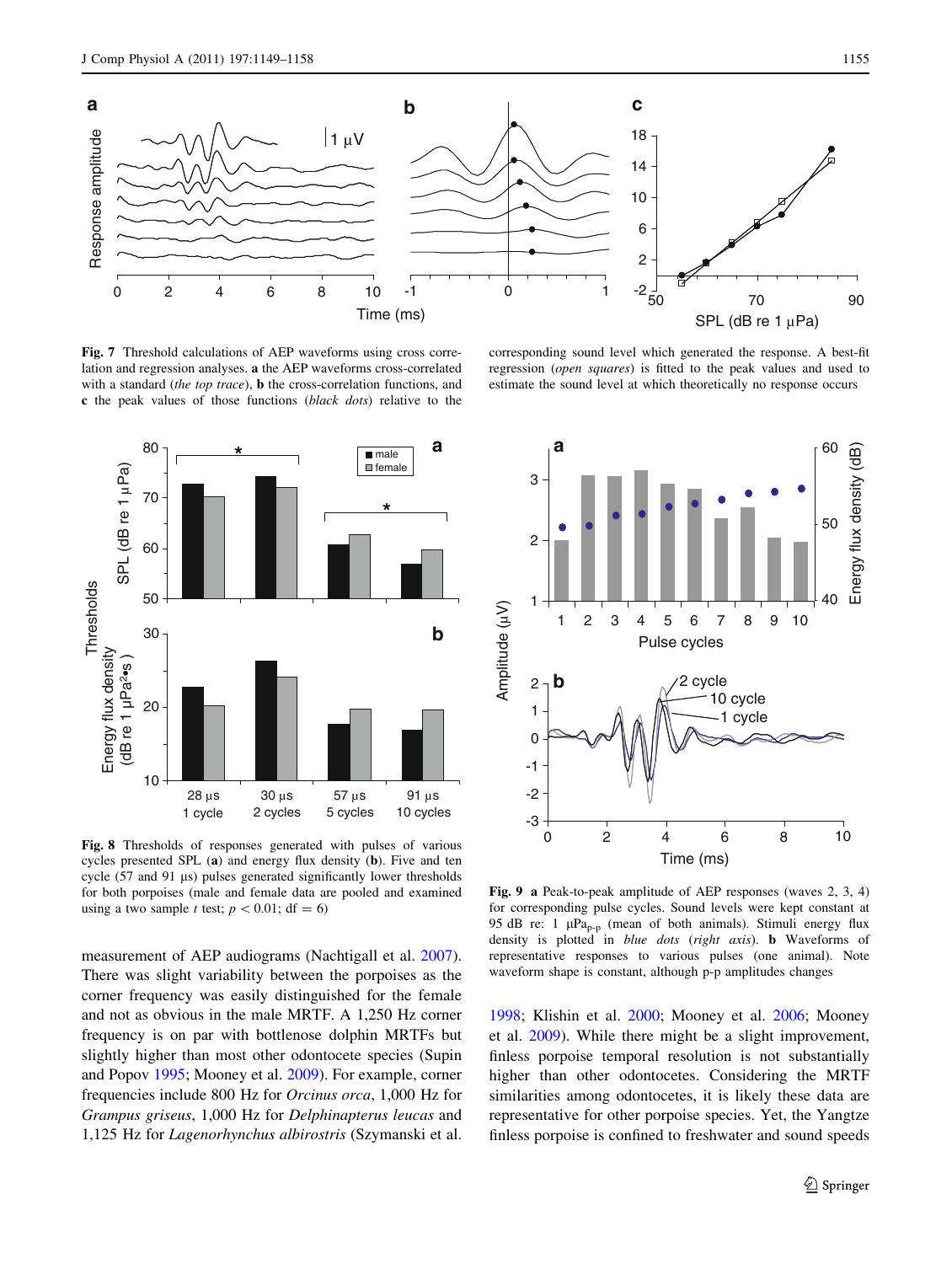are slightly slower than salt water (Urick [1983](#page-9-0)). It is suggested that comparable temporal resolution data should be acquired for species such as the harbor (Phocoena phocoena) and Dall's porpoise (Phocoenoides dalli) to more completely assess porpoise sound processing speeds.

Similar to other odontocetes, the spectrum of an AEP waveform to a single pulse was generally reflective of the shape and frequency response of the MRTF. Due to these similarities in troughs and peaks, it has been suggested that the AEP response characteristics (produced by several anatomical generators with differing response latencies) may influence MRTF shape (Supin and Popov [1995](#page-9-0)). The different peaks in the click AEP likely result from populations of neurons in different brain centers firing synchronously. The power spectrum of a click AEP represents the speed of AEP signals moving between response generators. In this sense, it may be reflective of temporal resolution but it is likely more representative of the speed of signal transmission in the brain. Thus, the similarities between AEP spectra and MRTF do not support using AEP spectra to gauge temporal resolution abilities. At lower frequencies, the spectral minima (e.g., 375 and 875 Hz) do not indicate decreased temporal processing abilities because the animal's waveforms reflect clear responses. Odontocete temporal processing abilities at these rates is also supported by psychophysical data from gap detection and masking studies (Moore et al. [1984](#page-8-0); Au et al. [1988](#page-8-0)). The porpoise AEP spectrum had substantial energy at 1,500 Hz and a second peak at 2,500 Hz, suggesting it does not constrain the MRTF maximum following response. The decreasing MRTF values at higher rates likely reflect the capability of the neuronal structures to follow the rate presented (Supin and Popov [1995\)](#page-9-0). Estimates of temporal resolution based on evoked potentials can differ from perceptual temporal resolution results, although direct comparisons are limited because the methodologies, species, and questions addressed are very different (Moore et al. [1984;](#page-8-0) Au et al. [1988](#page-8-0)). But by generally comparing these data it can be determined that maximal perceptual temporal processing rates are not less than the MRTF upper frequency (i.e., the limits set by the peripheral auditory evoked potential generators).

## Pulse duration and AEP responses

Pulsed stimuli of varied duration but constant SPL affected evoked potential response characteristics in several ways. First, hearing thresholds were 12 dB SPL lower for the longer duration pulses (Fig. [8](#page-6-0)). Most likely, this has to do with the energy in the pulse and perhaps the pulse bandwidth. For a longer duration pulse there is substantially more energy to detect. When considering brief sounds, longer durations substantially improve signal detection

(Johnson  $1968$ ; Au et al. [1988\)](#page-8-0). The 10 cycle, 91 us, pulses had an energy flux density (dB re 1  $\mu$ Pa<sup>2</sup> s) 8–10 dB higher than the shorter pulses  $(1 \text{ or } 2 \text{ cycles}; 28, 30 \text{ µs})$ . Consequently, hearing thresholds for longer pulses were only slightly more sensitive than short pulse thresholds when stimuli were calculated using energy flux density. Because energy is important for hearing, providing thresholds in energy flux density may yield more biologically accurate thresholds for brief sounds (Fig. [8](#page-6-0)b). For a porpoise echolocating in the wild, longer duration pulses and echoes may improve signal detection and be an important adaptation for animals producing pulses with lower peak-topeak source levels (Li et al. [2006\)](#page-8-0).

The shorter pulses also had much broader bandwidth including frequencies for which the porpoise is not as sensitive. The 1 and 2 cycle pulses  $(28 \text{ and } 30 \text{ }\mu\text{s})$  of 105 dB had -10 dB bandwidths of near 80 kHz whereas 9 and 10 cycle pulses (84 and 91 us) were 26–30 kHz. For our longer, higher-frequency pulses, more energy was concentrated in regions of best sensitivity (near 100 kHz) and consequently evoked potential results demonstrated lower hearing thresholds. Conversely, these porpoises may not be well adapted to hear broadband pulses with significant lower-frequency energy (as in some dolphin clicks) (Au [1993](#page-8-0)). Specializing to primarily detect high-frequency pulses suggests that typical mammalian high-frequency hearing loss may be particularly detrimental to finless porpoise hearing and echolocation abilities. Population level hearing measurements would be valuable to evaluate natural hearing loss trends and better understand finless porpoise auditory biology.

Finally, amplitudes of evoked potential waveforms dif-fered for the various pulse durations (Fig. [9\)](#page-6-0). Lower  $AEP_{p-}$ <sup>p</sup> amplitudes at certain supra-threshold sound levels did not coincide with higher thresholds. While the amplitude variation may be random variation, they might also reflect actual differences based on pulse characteristics. It could be that the slopes of the AEP amplitude-versus-sound levels are different among the pulses with different cycles and duration. In terrestrial mammals, stimulus duration contributes to AEP amplitudes up to a certain saturation point (Skinner and Jones [1968;](#page-9-0) Ostroff et al. [2003\)](#page-8-0). This may have been the case here for the shortest pulses, as amplitude increased then leveled off. For the longer pulses, amplitudes actually decreased with duration. This may be a reflection of the narrowing of the pulse bandwidth. In dolphins, narrower band stimuli produce decreased AEP amplitude responses, especially at higher frequencies (Popov and Supin [2001\)](#page-8-0).

The finless porpoise hearing range does not provide them substantial advancements in auditory temporal processing compared to other odontocetes. Their high frequency hearing is sensitive but comparable to other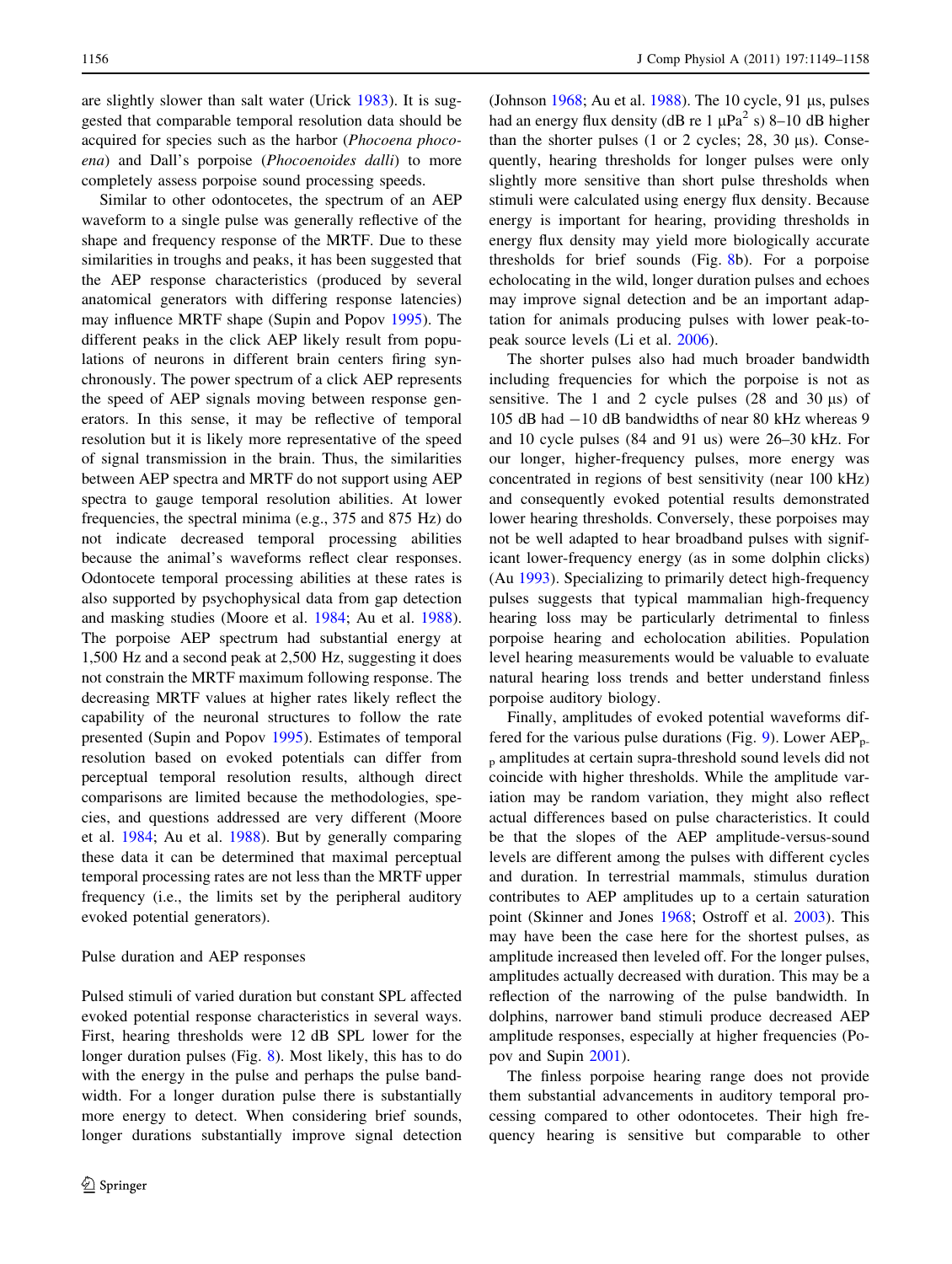<span id="page-8-0"></span>odontocetes, perhaps resulting in similar temporal resolution abilities. In addition, odontocete high frequency filters may be broad enough that bandwidth does not constrain temporal resolution and other factors such as neural refractory periods and adaption limit resolution. In either case, following sounds well at rates up to 1,250/s with a temporal resolution shorter than 1 ms may be sufficient for echolocating porpoises because their inter-click-intervals are not less than several ms, varying typically between 10 and 80 ms (Akamatsu et al. 2007).

Because more sensitive hearing abilities were found using longer duration, high-frequency pulses, it seems that both signal duration and perhaps the center frequency component are vital to detection of short sounds in the present subjects. The finless porpoise hearing may better detect their longer, narrower pulses. It is uncertain whether this is also the case for delphinids which produce shorter duration, broader band clicks. It has been shown that T. truncatus detects short, broadband echoes at slightly lower energy levels relative to longer tones (Au et al. 2002). However, this behavioral study used repeating, complex echoes of 500 µs duration. We suggest detection of single pulses be further explored in delphinids and other porpoises to compare how differing odontocete species detect and process temporally varied sounds.

Acknowledgments The authors are grateful to the staff and students at the Baiji Aquarium, Institute of Hydrobiology, for their assistance in data collection and travels in China. We appreciate the advice, encouragement, and support from Alexander Supin, Vladimir Popov, Scott Cramer, Julie Arruda, Maya Yamato and Paul Nachtigall. The comments of two excellent reviewers greatly improved this manuscript. The work was supported by the Office of Naval Research, a WHOI Mellon Joint Initiatives Award, the Chinese National Natural Science Foundation (grant No: 30730018) and the Institute of Hydrobiology of the Chinese Academy of Sciences, and we thank them all for their contribution. The care and use of the animals was performed under China's Wildlife Protection Act, 1989, Implementation Bylaw on Aquatic Wildlife Conservation, and the Woods Hole Oceanographic Institution's Animal Care and Utilization Committee (protocol number DRK #3).

#### References

- Akamatsu T, Teilmann J, Miller LA, Tougaard J, Dietz R, Wang D, Wang K, Siebert U, Naito Y (2007) Comparison of echolocation behaviour between coastal and riverine porpoises. Deep Sea Res II 54:290–297. doi[:10.1016/j.dsr2.2006.11.006](http://dx.doi.org/10.1016/j.dsr2.2006.11.006)
- Au WWL (1993) The sonar of dolphins. Springer, New York
- Au WWL, Lemonds DW, Vlachos S, Nachtigall PE, Roitblat HL (2002) Atlantic bottlenose dolphin (Tursiops truncatus) hearing thresholds for brief broadband signals. J Comp Psychol 116:151–157
- Au WWL, Moore PWB, Pawloski DA (1988) Detection of complex echoes in noise by an echolocating dolphin. J Acoust Soc Am 83:662–668. doi:[10.1121/1.396161](http://dx.doi.org/10.1121/1.396161)
- Bullock TH, Grinnell AD, Ikezono F, Kameda K, Katsuki Y, Nomoto M, Sato O, Suga N, Yanagisava K (1968) Electrophysiological

studies of the central auditory mechanisms in cetaceans. Z Vergl Physiol 59:117–156

- Cook MLH, Verela RA, Goldstein JD, McCulloch SD, Bossart GD, Finneran JJ, Houser DS, Mann DA (2006) Beaked whale auditory evoked potential hearing measurements. J Comp Physiol A 192:489–495. doi:[10.1007/s00359-005-0086-1](http://dx.doi.org/10.1007/s00359-005-0086-1)
- Finneran JJ, Houser DS (2006) Comparison of in-air evoked potential and underwater behavioral hearing thresholds in four bottlenose dolphins (Tursiops truncatus). J Acoust Soc Am 119:3181–3192. doi[:10.1121/1.2180208](http://dx.doi.org/10.1121/1.2180208)
- Finneran JJ, London HR, Houser DS (2007) Modulation rate transfer functions in bottlenose dolphins (Tursiops truncatus) with normal hearing and high-frequency hearing loss. J Comp Physiol A 193:835–843. doi:[10.1007/s00359-007-0238-6](http://dx.doi.org/10.1007/s00359-007-0238-6)
- Johnson CS (1966) Auditory thresholds of the bottlenosed porpoise (Tursiops truncatus, Montagu). U.S. Naval Ordnance Test Station, China Lake
- Johnson CS (1968) Relation between absolute threshold and durationof-tone pulses in the bottlenosed porpoise. J Acoust Soc Am 43:757–763. doi:[10.1121/1.1910893](http://dx.doi.org/10.1121/1.1910893)
- Kastelein RA, Bunskoek P, Hagedoorn M, Au WWL, de Haan D (2002) Audiogram of a harbor porpoise (Phocoena phocoena) measured with narrow-band frequency-modulated signals. J Acoust Soc Am 112:334–344. doi[:10.1121/1.1480835](http://dx.doi.org/10.1121/1.1480835)
- Klishin VO, Popov VV, Supin AY (2000) Hearing capabilities of a beluga whale, Delphinapterus leucas. Aquat Mamm 26:212–228
- Li S, Wang D, Wang K, Akamatsu T (2006) Sonar gain control in echolocating finless porpoises (Neophocaena phocaenoides) in an open water (L). J Acoust Soc Am 120:1803–1806. doi: [10.1121/1.2335674](http://dx.doi.org/10.1121/1.2335674)
- Li S, Wang K, Wang D, Akamatsu T (2005) Echolocation signals of the free-ranging Yangtze finless porpoise (Neophocaena phocaenoides asiaeorientalis). J Acoust Soc Am 117:3288–3296. doi: [10.1121/1.1882945](http://dx.doi.org/10.1121/1.1882945)
- Madsen PT (2005) Marine mammals and noise: Problems with root mean square sound pressure levels for transients. J Acoust Soc Am 117:3957–3962. doi[:10.1121/1.1921508](http://dx.doi.org/10.1121/1.1921508)
- Madsen PT, Wahlberg M (2007) Recording and quantification of ultrasonic echolocation clicks from free-ranging toothed whales. Deep Sea Res I 54:1421–1444. doi[:10.1016/j.dsr.2007.04.020](http://dx.doi.org/10.1016/j.dsr.2007.04.020)
- Mooney TA, Nachtigall PE, Taylor KA, Miller LA, Rasmussen M (2009) Comparative auditory temporal resolution of the whitebeaked dolphin (Lagenorhynchus albirostris). J Comp Physiol A 195:375–384. doi[:10.1007/s00359-009-0415-x](http://dx.doi.org/10.1007/s00359-009-0415-x)
- Mooney TA, Nachtigall PE, Yuen MML (2006) Temporal resolution of the Risso's dolphin, Grampus griseus, auditory system. J Comp Physiol A 192:373–380. doi[:10.1007/s00359-005-0075-4](http://dx.doi.org/10.1007/s00359-005-0075-4)
- Moore PWB, Hall RW, Friedl WA, Nachtigall PE (1984) The critical interval in dolphin echlocation: what is it? J Acoust Soc Am 76:314–317
- Mulsow J, Reichmuth CJ (2007) Electrophysiological assessment of temporal resolution in pinnipeds. Aquat Mamm 33:122–131
- Nachtigall PE, Mooney TA, Taylor KA, Miller LA, Rasmussen M, Akamatsu T, Teilmann J, Linnenschidt M, Vikingsson GA (2008) Shipboard measurements of the hearing of the whitebeaked dolphin, Lagenorynchus albirostris. J Exp Biol 211: 642–647
- Nachtigall PE, Mooney TA, Taylor KA, Yuen MML (2007) Hearing and auditory evoked potential methods applied to odontocete cetaceans. Aquat Mamm 33:6–13. doi:[10.1578/AM.33.1.2007.6](http://dx.doi.org/10.1578/AM.33.1.2007.6)
- Ostroff J, McDonald K, Schneider B, Alain C (2003) Aging and the processing of sound duration in human auditory cortex. Hear Res 181:1–7. doi[:10.1016/S0378-5955\(03\)00113-8](http://dx.doi.org/10.1016/S0378-5955(03)00113-8)
- Popov VV, Supin AY (2001) Contribution of various frequency bands to ABR in dolphins. Hear Res 151:250–260. doi[:10.1016/](http://dx.doi.org/10.1016/S0378-5955(00)00234-3) [S0378-5955\(00\)00234-3](http://dx.doi.org/10.1016/S0378-5955(00)00234-3)